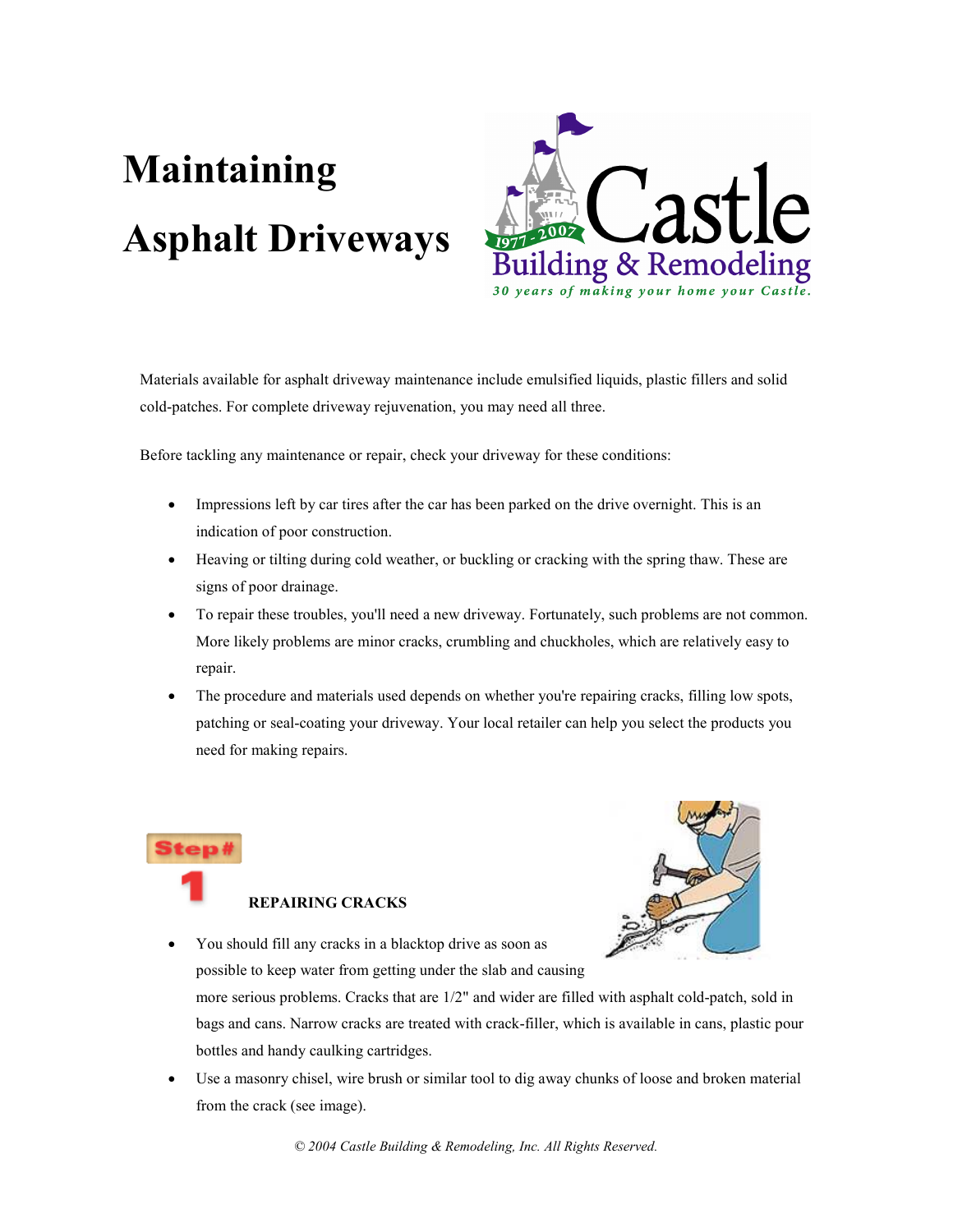- Sweep out the crack with a stiff-bristled broom (see first image below). Your shop vacuum will also work well.
- Use a garden hose with a pressure nozzle to clean off all dust. If the area is badly soiled or covered with oil or grease drippings, scrub it with a strong commercial driveway cleaning agent. For a patch to adhere, the crack must be free of all such things. After using a cleaner, rinse the area with water.
- For a deep crack, fill it to within 1/4" of the top with closed-cell plastic backer rod or sand before applying a patching compound.
- Apply the crack-filler (see second image below).



# Step#

## FILLIG DEPRESSED AREAS

• Depressed areas, sometimes called "birdbaths," cause water puddles on the driveway. If not too deep-less than an inch-these areas can be filled so they're even with the surrounding surface. Sweep away all dirt, hose down the area and remove any oil or

grease by washing with a detergent or cleaner.

• The surface may be slightly damp when applying the patching material, but make sure there is no standing water.



• To help the new material adhere to the old, prime the area with emulsified liquid asphalt, which is often simply called "driveway coating."

• Then, use a trowel to spread asphalt cold-patching material into the depression, filling it level with the surrounding surface (see image above). Smooth the patch, then tamp it with a metal tamper or a 5' to 6' length of  $2x8$  or  $4x4$ lumber. Used vertically (see image), the lumber has the surface area and weight for successful tamping.

Allow your blacktop patch to dry for 24 hours before sealcoating the entire driveway.



© 2004 Castle Building & Remodeling, Inc. All Rights Reserved.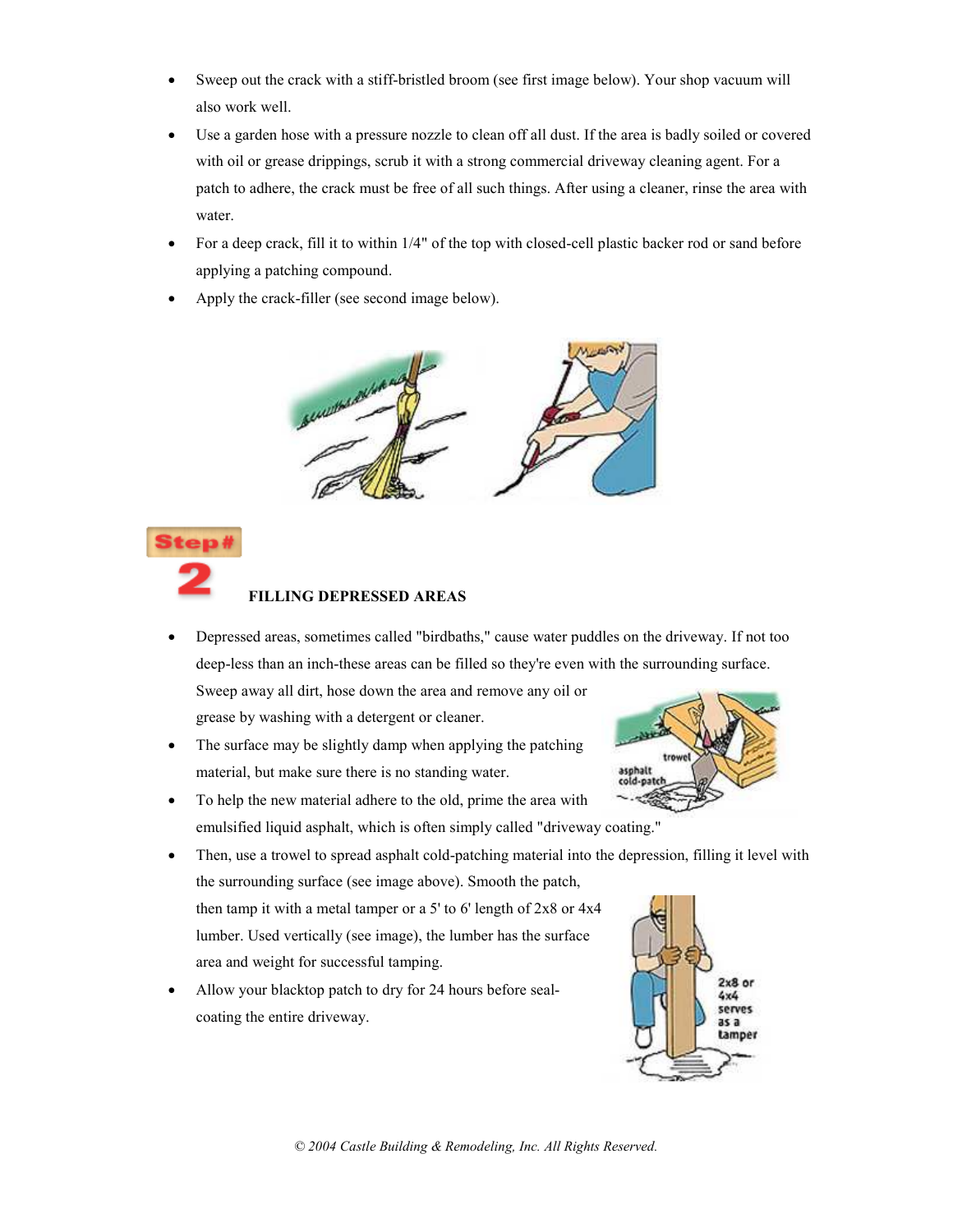

## PATCHING CHUCKHOLES

- For chuckholes or potholes, first dig out any loose material and dirt down to a solid base. It's best to undercut the edges slightly to provide a "key" for the patching material (see image). Make sure the edges of the asphalt around the hole are firm.
- Clean all dust and debris from the hole and surrounding areas.
- If the hole is very deep, fill it to within 4" of the top with gravel. Tamp this down firmly.



- You don't have to work with hot-mix patchers as professionals do-cold-mix patching products do an excellent job of repairing driveways. Fluid cold-patches that come in cans may need to be stirred before use. Use a strong stick or a stirring attachment chucked into your electric drill.
- You can prime the repair area by painting it with emulsified asphalt liquid. Priming helps the new material bond to the old. Then apply the cold-patch material, patting it down occasionally with a shovel or trowel to help compact it and prevent air pockets from forming (see image).



- Put in a 2" depth of cold-patch and tamp it firmly or roll it with a garden roller. Add more material in 2" lifts, tamping each lift. The next-to-last lift should fill the hole to within an inch of the top. Tamp it as shown in the first image below.
- Now add more patching material, filling the hole and mounding it slightly above the surrounding surface. Tamp it down as firmly as you can. You can tamp it by hand or by repeatedly running your car's tire over it (see second image below).
- Fill in any low areas with more cold-patch mix. Compact it until it's even with the driveway surface.
- Allow the repaired area to cure for 12 to 36 hours before driving on it, and give it two to five days to cure before seal-coating the entire driveway.



© 2004 Castle Building & Remodeling, Inc. All Rights Reserved.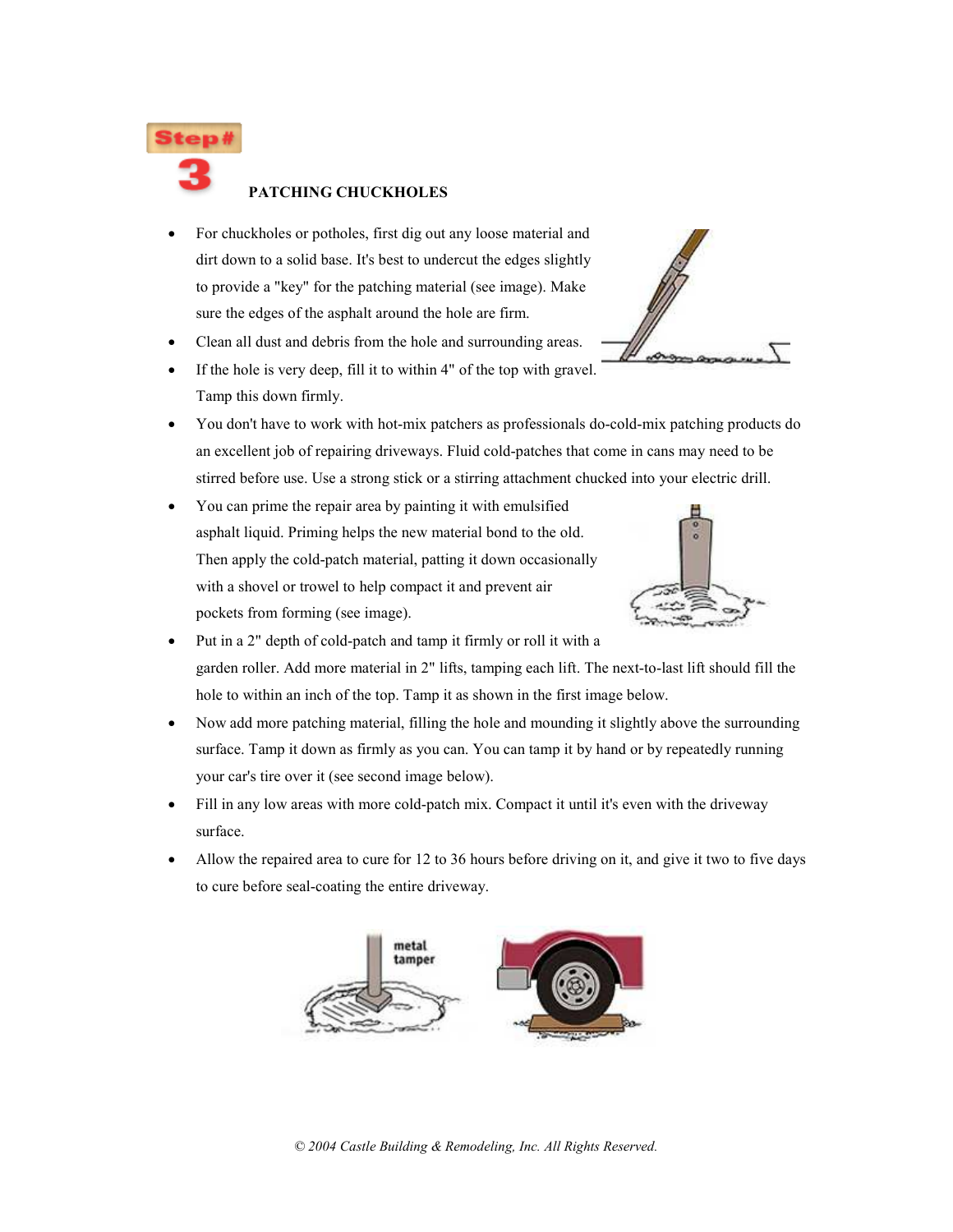

### **SEALING THE DRIVE**

Use a sealant to coat blacktop surfaces every few years. The ideal time to seal your drive is after you have completed any repairs. Sealer gives a fresh, new look to a driveway. And it does more than that-it provides protection from sun and moisture and from grease, oil and gasoline drips and spills, as



well as other damaging substances. Sealer guards against everyday wear and tear. It also fills hairline cracks that aren't serious enough to require individual patching.

- The blacktop surface must be clean before you apply sealer. This includes dust, dirt, grease, oil and debris. Sweep it clean. Remove grease and oil spots with detergent or cleaner. End the cleaning by rinsing the area thoroughly with water. Squeegee water from any puddled spots. It is not necessary that the surface be thoroughly dry before applying the sealer, but don't do the job when rain is forecast.
- Stir the sealer to make sure its ingredients are well-blended.
- Some sealers can be applied with a long-handled paint roller (see image). However, the best tool for this is a combination squeegee/broom made for the purpose and available from your retailer (see image below). Apply the sealer only to a small area of the driveway at a time. Pour it out and spread it around evenly with the squeegee, brush or roller. Don't spread the sealer too thin-one good coat stands up for a long time. Allow small cracks and weathered areas to drink in the sealer.
- Be very careful to avoid splashing sealer onto walls, garage doors and yourself. Moreover, plan the project so you will not have to walk across the treated areas. Use care-this material can make a mess of house floors.
- Improve traction on sloped areas by adding sand to the sealer mix. Stir it in thoroughly before applying, and keep the mix stirred during application.
- You can sprinkle sand over a sealer surface that's still wet. Excess sand not captured by the sealer can be swept up later.
- Allow the sealer to cure for 24 hours before using the driveway (products vary in the setting times, so check to see what's required by the one you use). Erect string barriers at the street end of the drive to remind family members to keep off and to discourage casual traffic from spoiling your efforts.